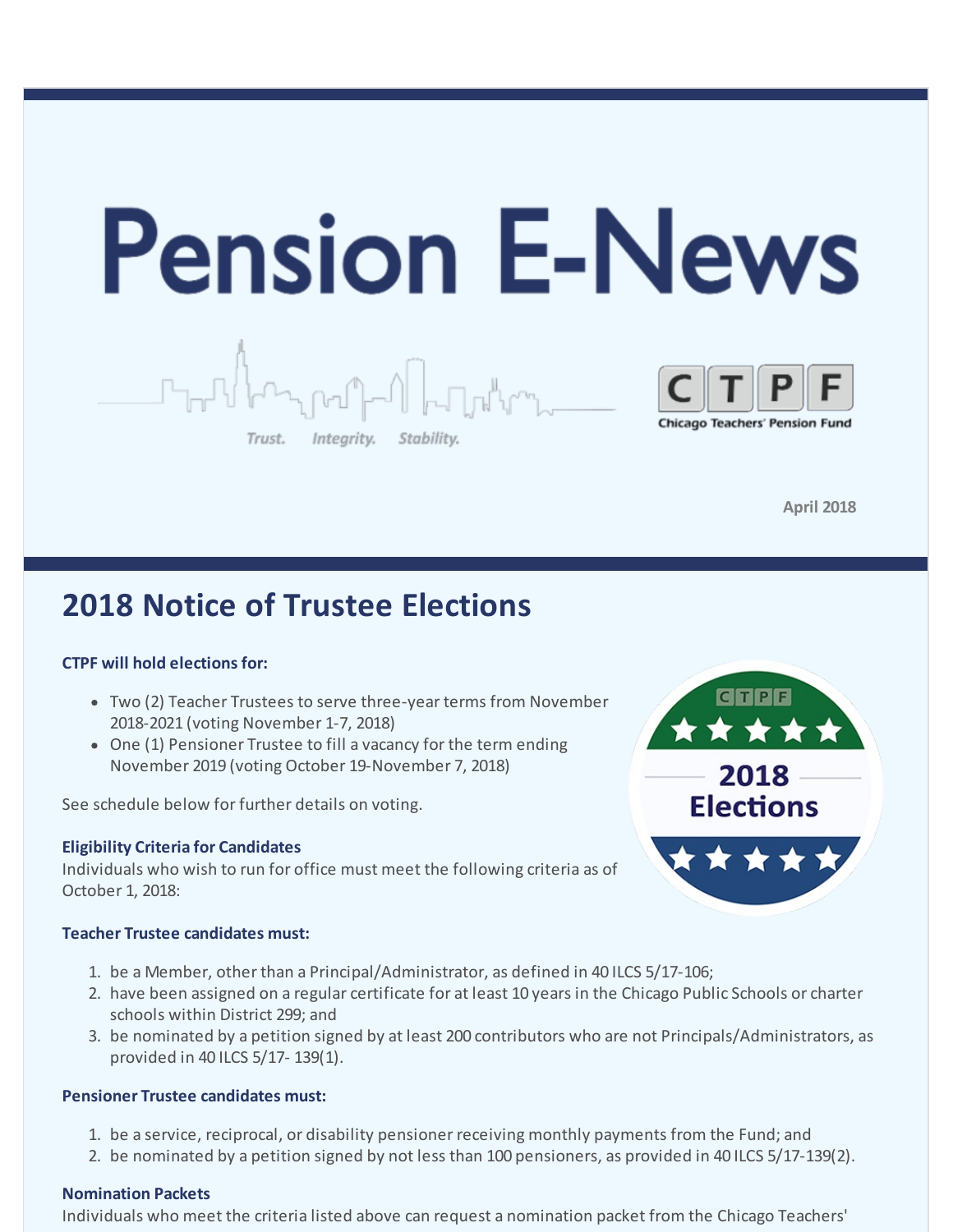Pension Fund. Call Gail Davis at 312-604-1400, ext. 402, or email *[elections@ctpf.org](mailto:elections@ctpf.org)* to request a packet. Completed petitions and candidate resumes must be submitted to the Chicago Teachers' Pension Fund office, 203 North LaSalle Street, Suite 2600, Chicago, Illinois 60601-1231, on or before the close of business at 5:00 p.m. (CDT), Monday, October 1, 2018.

|                    | <b>Schedule of Election Events</b>                                                                       |
|--------------------|----------------------------------------------------------------------------------------------------------|
| February 15, 2018  | Nomination packets available                                                                             |
| October 1, 2018    | 5:00 p.m. (CDT), nomination packets due to CTPF                                                          |
| October 19, 2018   | Election materials mailed and online voting available for Pensioner Trustee<br>election                  |
| November 1, 2018   | Unique voter identification numbers to be distributed by this date for Teacher<br>Trustee election       |
| November 1-7, 2018 | Online voting available for Teacher Trustee election through November 7 at 5:00<br>p.m. (CDT)            |
| November 7, 2018   | Voting closes for all elections at 5:00 p.m. (CDT). All mail-in ballots must<br>be received by this date |
| November 13, 2018  | Trustees sworn in during CTPF Board of Trustees meeting                                                  |

Additional information about the elections and the current election policy can be found on *[www.ctpf.org](http://r20.rs6.net/tn.jsp?f=001J5FGJ2GkJD1MQnFCpjJu0AXKMp9nuJfTIR9R994D1mR3EYtPA8TX2l5zVQFJwaRt_IfZVqJ02kEFQKrlGSBMiG3KpnSWt4XsBELONrKMNV6vThIT23fpIkmghlx3B05briWFWdEbTfIUQGxrTyeJdOi_vMU-a9mWHmRG0NHKW8HOqElZROnbfbr_Uw6z66KSPSZ0GFRxO8Y=&c=&ch=)*.

# **2017 PAFR & 2018 Economic Impact Statement Available**

In conjunction with the annual Comprehensive Annual Financial Report (CAFR), CTPF also produces a Popular Annual Financial Report (PAFR), offering a consolidated view of the CAFR. The 2017 [PAFR](http://r20.rs6.net/tn.jsp?f=001J5FGJ2GkJD1MQnFCpjJu0AXKMp9nuJfTIR9R994D1mR3EYtPA8TX2is5LGmSkA9q31N2yE72kq25ds06UNhA1GdT8qHDKSqtqBrDiQSBTsZwC1laOHmjAurOIYnArVbUYQYxpX61zI6mEO7Rrnt9TeSbyh39DoigWP4ORFxqeNuNbf8V4IQ8Qs8BTiwp1-F9FsPcDNb2vbo=&c=&ch=) offers a high-level review of CTPF's investments, financials, and member demographics for Fiscal Year 2017, along with a summary of our funding history. The 2017 PAFR is available on [www.ctpf.org](http://r20.rs6.net/tn.jsp?f=001J5FGJ2GkJD1MQnFCpjJu0AXKMp9nuJfTIR9R994D1mR3EYtPA8TX2is5LGmSkA9q31N2yE72kq25ds06UNhA1GdT8qHDKSqtqBrDiQSBTsZwC1laOHmjAurOIYnArVbUYQYxpX61zI6mEO7Rrnt9TeSbyh39DoigWP4ORFxqeNuNbf8V4IQ8Qs8BTiwp1-F9FsPcDNb2vbo=&c=&ch=).

Additionally, our 2018 Economic Impact [Statement](http://r20.rs6.net/tn.jsp?f=001J5FGJ2GkJD1MQnFCpjJu0AXKMp9nuJfTIR9R994D1mR3EYtPA8TX2mz_XUlZEnKt7Dn57he42ivyUrV_qNbO9vWja6C7mRBPCKfzMfaA3XKyvzjMfsUqtOZ-yQJmGS1hTQRQuALLjxkKX4aLcAi4UuCV_EQELRE_Pw2WFRQsyBNkNnB8mmwLpjutYJUmpX-HfcUusBdOhyr-iHuW7rsVjco8g3PLuaZVOMzB9vttECM=&c=&ch=) is also available, which summarizes the impact CTPF pensions have on the economy of the State of Illinois and the City of Chicago. A breakdown of CTPF members and annuitants by State Senate and House districts is included as in years past, and this year for the first time we've included a breakdown by Chicago Ward.



Copies of both publications will be delivered to all Illinois legislators and Chicago Aldermen, along with a letter highlighting the importance of CTPF pensions to the state and local economies, and our commitment to transparency.

# **CTPF Maintains Policy to Divest from Weapons**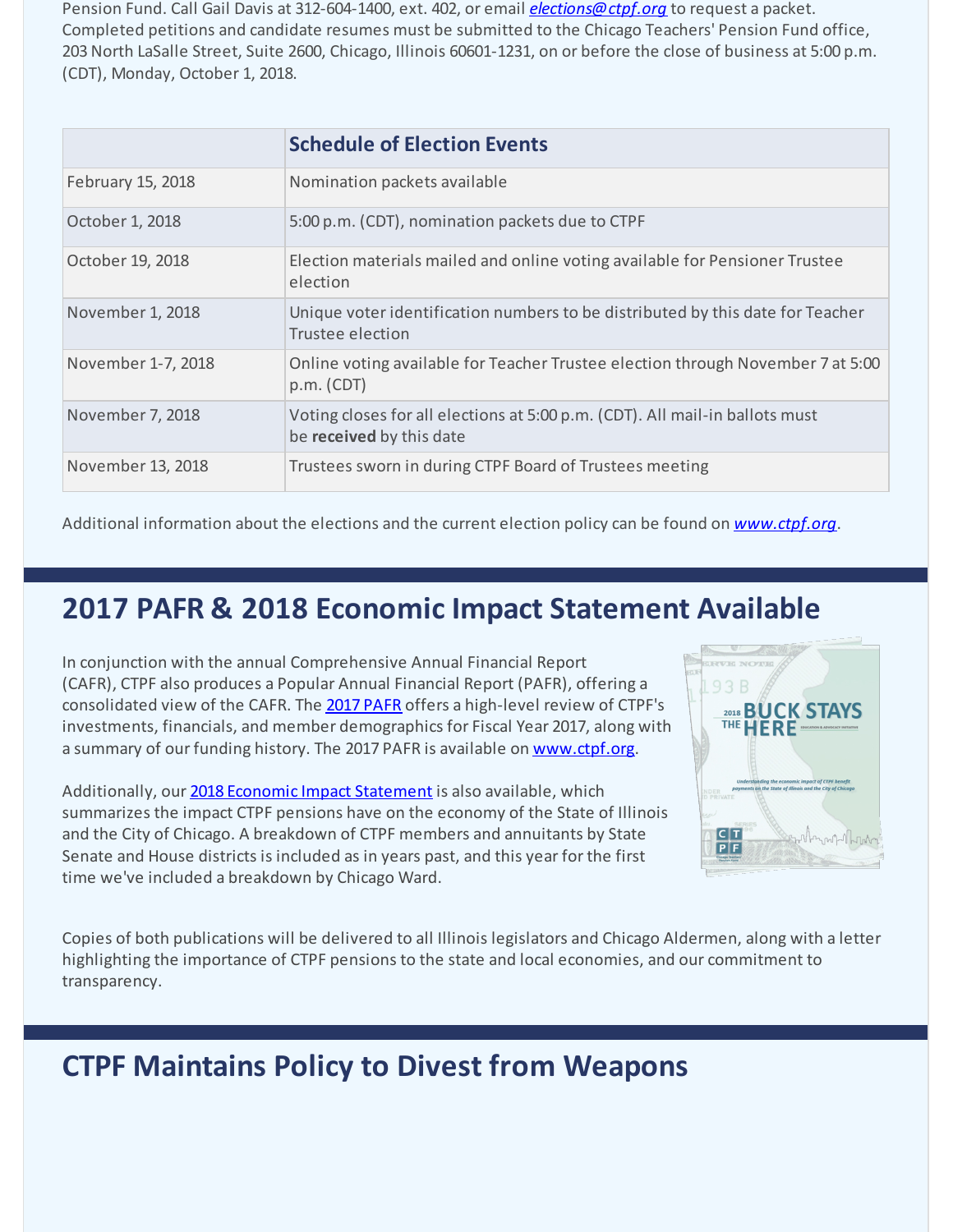# **Manufacturers**

In a press release distributed on April 19, 2018, CTPF applauded the American Federation of Teachers (AFT) for its April 18, 2018, report which issued a call to action asking investors to hold gun [manufacturers](http://r20.rs6.net/tn.jsp?f=001J5FGJ2GkJD1MQnFCpjJu0AXKMp9nuJfTIR9R994D1mR3EYtPA8TX2vSaJbotmMJ5liTHU77XU7_QRhd7g063fLw4Dkv9lhi0TQJ5-TWL_YqJ96DEpIG9KlKGNcx0awVEvbgN_6uW_-4dz8tjoVwh7Wg7a4MTxZLCuSj8mBcEu2Lqwdi1M3GTugaBMDXaeOV9VhnWVyVP4arIQ9_rrpiEYBO-BcxVqia5JRM8lLdY5yIyUCeRaXk9Zq7D-2HJulsqKfofUpvhkSrqJ1qhJRRaMLBJhXgfWovE&c=&ch=) accountable for risks to society. The AFT's action urged pension fund trustees to meet with their asset managers, engage in meaningful dialogue, and take action by addressing risk exposure through divestment. In January 2013, responding to the tragedy at Sandy Hook Elementary School, CTPF's Board of Trustees took action to divest from all investments in retail assault weapons [manufacturers.](http://r20.rs6.net/tn.jsp?f=001J5FGJ2GkJD1MQnFCpjJu0AXKMp9nuJfTIR9R994D1mR3EYtPA8TX2is5LGmSkA9qXjcD1-CX0m2XXszpaR4km3678120nvGWKwDofYxSC-PfbXGtDLCCULFgPgDujKOeXDfMrZmP_fjVa45J38stNRB0koqNZkp1hIPCy4rqZvmKefcN11cbrdT_LQlJyXp7pzHWzkPSXgQ=&c=&ch=) CTPF Trustees continue to hold fund managers accountable for following this policy to protect teachers and students from mass violence.

Find the complete AFT call to action and special report on [www.aft.org](http://r20.rs6.net/tn.jsp?f=001J5FGJ2GkJD1MQnFCpjJu0AXKMp9nuJfTIR9R994D1mR3EYtPA8TX2vSaJbotmMJ5liTHU77XU7_QRhd7g063fLw4Dkv9lhi0TQJ5-TWL_YqJ96DEpIG9KlKGNcx0awVEvbgN_6uW_-4dz8tjoVwh7Wg7a4MTxZLCuSj8mBcEu2Lqwdi1M3GTugaBMDXaeOV9VhnWVyVP4arIQ9_rrpiEYBO-BcxVqia5JRM8lLdY5yIyUCeRaXk9Zq7D-2HJulsqKfofUpvhkSrqJ1qhJRRaMLBJhXgfWovE&c=&ch=).

# $C[T|P|F]$

# **CTPF Features**

# **Retired Members: Are You Redefining Retirement?**



What are you doing to stay active, creative, engaged, and involved in your retirement?

Email your story about how your retirement is unique to *[socialmedia@ctpf.org](mailto:socialmedia@ctpf.org)* and we may contact you for a Redefining Retirement feature.

# **Active Members: Does Your School Shine?**



What is your school doing to be creative, innovative, and to make a difference for students and faculty?

Email your story about how your school stands out to *[socialmedia@ctpf.org](mailto:socialmedia@ctpf.org)* and we may contact you for a School Spotlight feature.

# **Pension Payment Schedule**

The schedule for mailing checks and direct deposit dates through May is listed below. [Click](http://r20.rs6.net/tn.jsp?f=001J5FGJ2GkJD1MQnFCpjJu0AXKMp9nuJfTIR9R994D1mR3EYtPA8TX2rfJCYmygHSa_rL8d9Y53R8sI4Rh6KX7b3TrvFa0UvNyEez1I4gDWue1s98RAHMG8jhGSsj_7bKqTpoQvLVLDZszHObs5HQ6R9dI7y0QZJElBaShg-fDPRQgEJhI8ajyqYrYMo39SC4G0HY_gqMShPzVBcaOXJDO1Q==&c=&ch=) here for a printable PDF of the full schedule.

| <b>Month</b> | <b>Check Mailing Date</b> | <b>Direct Deposit Date</b> |
|--------------|---------------------------|----------------------------|
| May 2018     | April 27, 2018            | May 1, 2018                |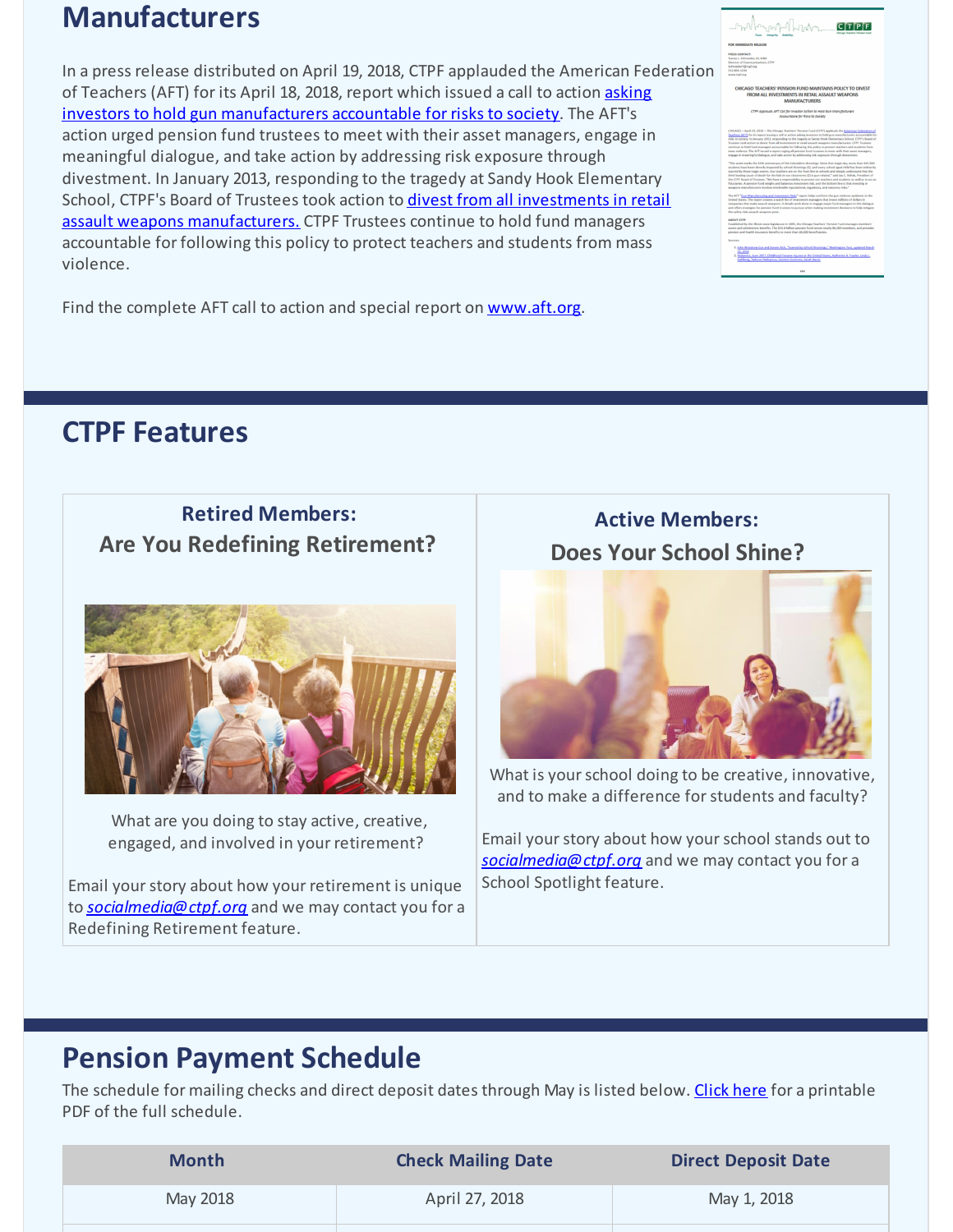| June 2018        | May 30, 2018  | June 1, 2018   |
|------------------|---------------|----------------|
| <b>July 2018</b> | June 28, 2018 | July 2, 2018   |
| August 2018      | July 30, 2018 | August 1, 2018 |



Board of Trustees and Investment Committee meetings are held in the CTPF office at 9:30 a.m. and are open to the public. Confirm meeting times/dates at *[www.ctpf.org.](http://r20.rs6.net/tn.jsp?f=001J5FGJ2GkJD1MQnFCpjJu0AXKMp9nuJfTIR9R994D1mR3EYtPA8TX2kKVVBjrTRB_J29LF3xDo4x29z--d-JpRLsPVWeNO_2SQen0irfMTYgCBpG-jWB9EJqSxlLo4Yraljc0NCDZGYbG2OWSzg9cWAQNYct1WEYRSV9YhOYUeN8TxIaRfCuayD3gMB0VtXdlQIJznJrSyz4=&c=&ch=)*

| <b>MAY</b>  | 9 - Finance & Audit Committee meeting   5:00 p.m.<br>17 - Board of Trustees meeting   9:30 a.m.<br>28 - Memorial Day   Office closed                                      |
|-------------|---------------------------------------------------------------------------------------------------------------------------------------------------------------------------|
| <b>JUNE</b> | 14 - Investments Committee meeting   9:30 a.m.<br>19 - Finance & Audit Committee meeting   9:30 a.m.<br>21 - Board of Trustees meeting   9:30 a.m.                        |
| <b>JULY</b> | 4 - Independence Day   Office closed<br>12 - Investments Committee meeting   9:30 a.m.<br>12 - Technology Committee meeting<br>19 - Board of Trustees meeting   9:30 a.m. |

### **BOARD OF TRUSTEES**

Gregory Redfeairn, *Financial Secretary* Bernice Eshoo, *Recording Secretary*

Jeffery Blackwell Mark F. Furlong Lois Nelson Tina Padilla

Jay C. Rehak, *President* Lois W. Ashford, *Vice President*

Mary Sharon Reilly Maria J. Rodriguez Jerry Travlos Gail D. Ward

Charles A. Burbridge, *Executive Director*

### **STAY CONNECTED & SPREAD THE WORD**

CTPF will continue to share information at *[www.ctpf.org](http://r20.rs6.net/tn.jsp?f=001J5FGJ2GkJD1MQnFCpjJu0AXKMp9nuJfTIR9R994D1mR3EYtPA8TX2m0zuVEw8HSQ-wbFtcyRxaR0wWH-tpCQOVSNz30cjwQbnJ7ZqY4DD88QT3sIVUy2eTykpUitFJHd-B7d7GmW-uSIL_dz5qqklHRkz9VBsXuW&c=&ch=)* on social media, in E-Lerts, and in E-News. Please consider forwarding this email to a friend who may be a fellow pensioner.